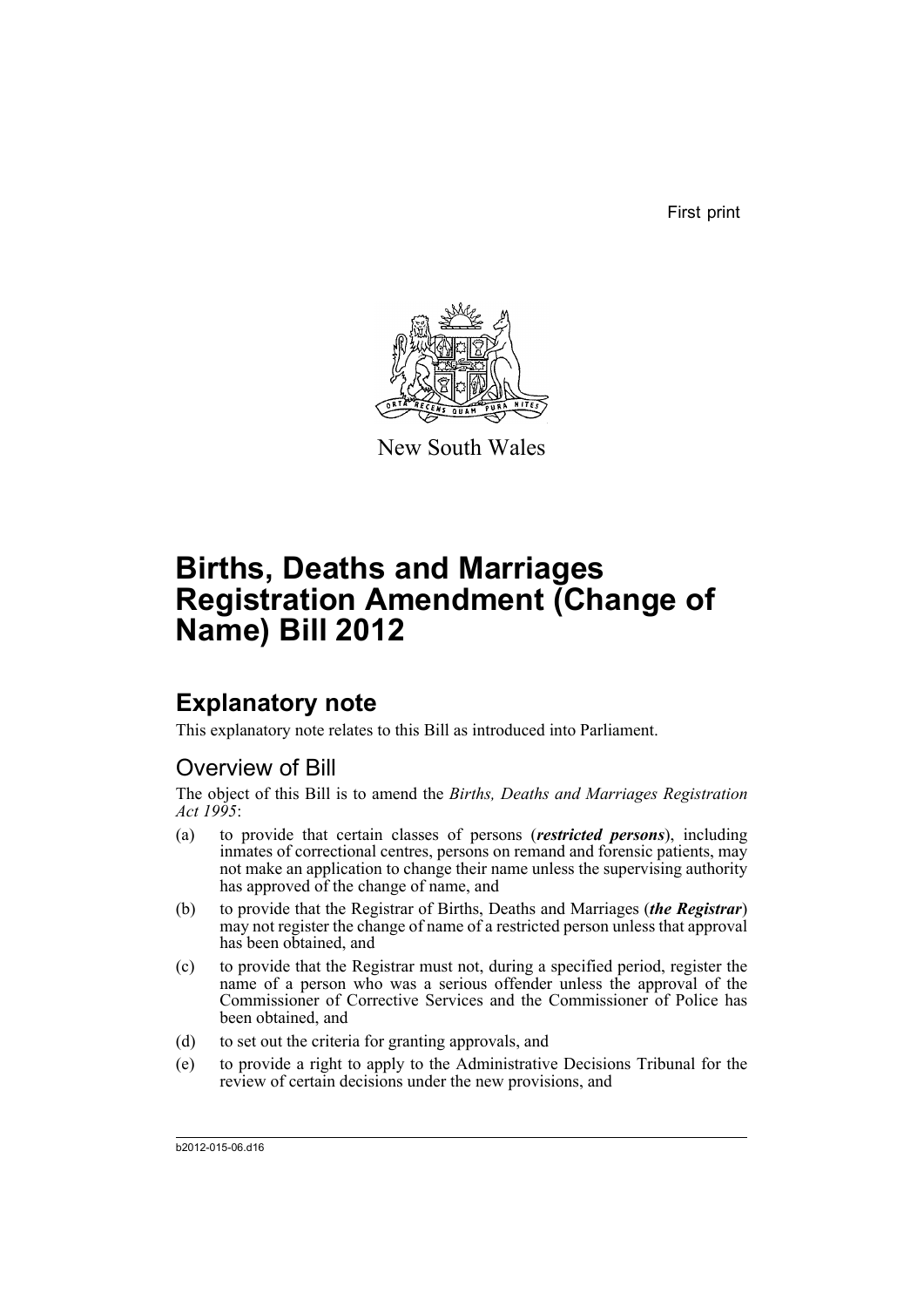Explanatory note

(f) to provide a right of appeal in relation to certain decisions of the Mental Health Review Tribunal under the new provisions.

The Bill also makes consequential amendments to the *Child Protection (Offenders Registration) Act 2000*, the *Births, Deaths and Marriages Registration Regulation 2011* and the *Mental Health Regulation 2007*.

## Outline of provisions

**Clause 1** sets out the name (also called the short title) of the proposed Act.

**Clause 2** provides for the commencement of the proposed Act on a day or days to be appointed by proclamation.

## **Schedule 1 Amendment of Births, Deaths and Marriages Registration Act 1995 No 62**

**Schedule 1 [1]** defines certain terms used for the purposes of Part 5 of the Act which deals with the registration by the Registrar of name changes of persons.

**Schedule 1 [2]** inserts a new Division 3 into Part 5 of the Act which contains the following provisions:

**Proposed section 31A** provides that the proposed Division contains requirements and restrictions that are additional to the other requirements and restrictions of Part 5 and excludes the application of the proposed Division in certain circumstances, such as where a court orders a change of name.

**Proposed section 31B** defines *restricted person* to mean inmates of correctional centres, persons on remand in correctional centres, persons that are subject to certain supervision orders made by a court but are not in custody, persons on parole, periodic detainees, forensic patients and correctional patients (within the meaning of Part 5 of the *Mental Health (Forensic Provisions) Act 1990*). The regulations may include and exclude certain classes of persons from the definition.

**Proposed section 31C** makes it an offence for a restricted person, or a person acting on behalf of a restricted person, to apply to the Registrar, or to the Registrar's counterpart in another State or Territory, for the registration of a change of the restricted person's name unless the approval of the supervising authority has been obtained. The supervising authority is generally the Commissioner of Corrective Services or, in the case of a forensic patient, the Mental Health Review Tribunal.

**Proposed section 31D** provides that a supervising authority may give approval for the registration of a restricted person's change of name only if satisfied that the change of name is in all the circumstances necessary or reasonable. The proposed section also specifies circumstances in which the approval must not be given, for example, if it is reasonably likely that it will threaten the security of premises at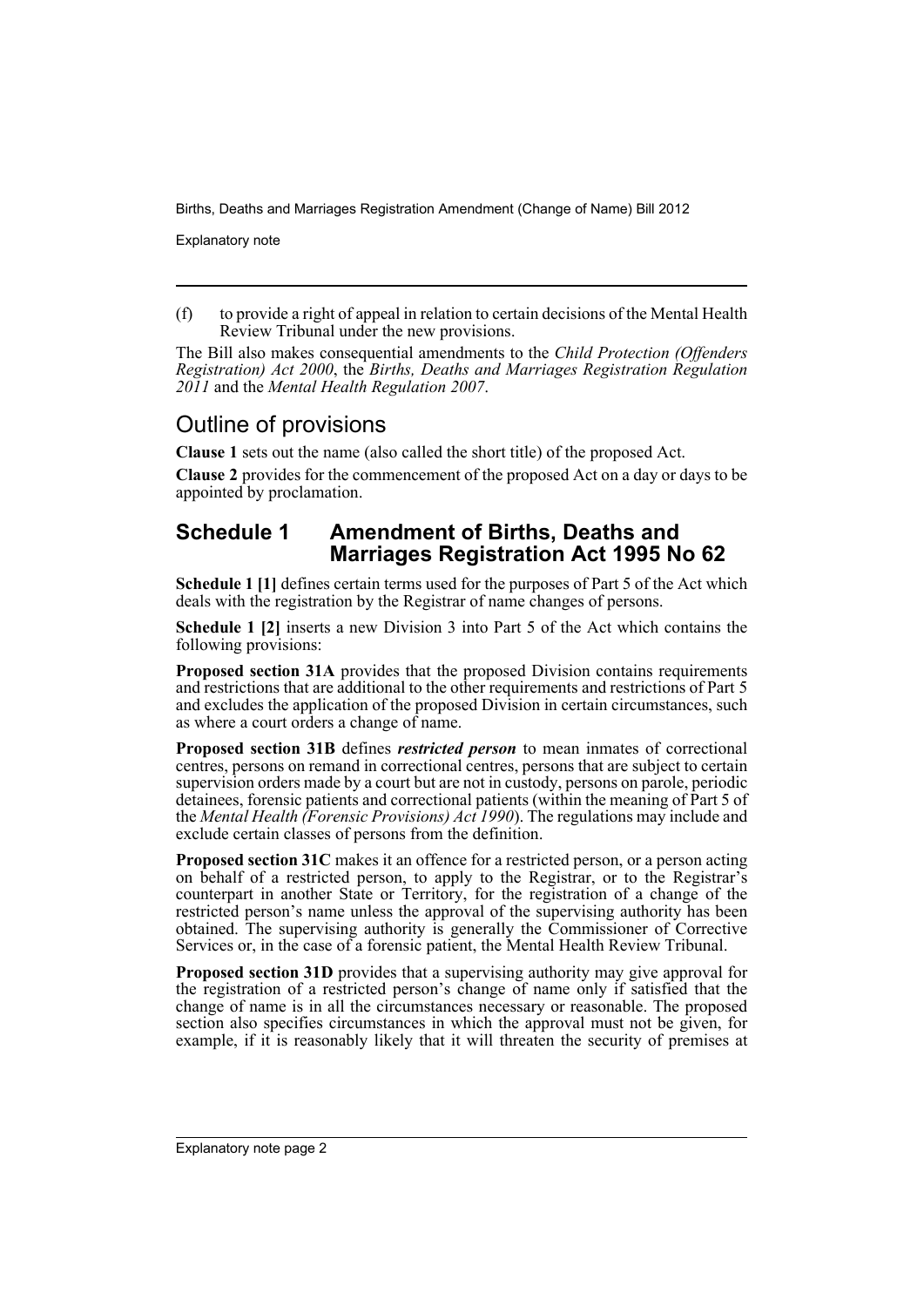Explanatory note

which the person is held, that it is for the purpose of evading or hindering supervision of the person or that the proposed name would be regarded as offensive by a victim of crime or an appreciable sector of the community.

In the case of a forensic patient who is also an inmate, on remand, subject to a supervision order, on parole or a periodic detainee, the Mental Health Review Tribunal must consult with and obtain the concurrence of the Commissioner of Corrective Services to the change of name before giving approval.

**Proposed section 31E** prevents the Registrar registering a change of name of a restricted person if an approval under the proposed Division has not been given by the supervising authority.

**Proposed section 31F** prevents the Registrar registering a change of name of a person who is a former serious offender unless the Commissioner of Corrective Services and the Commissioner of Police have approved of the change of name. The restriction will not apply if a 10-year period has passed during which the person has not served a term of imprisonment for an offence.

**Proposed section 31G** enables the Registrar to alter the Register maintained under section 43 of the Act if a change of name of a person has been registered contrary to the requirements of the proposed Division.

**Proposed section 31H** enables regulations to be made for the purposes of the proposed Division.

**Schedule 1 [3]** inserts proposed sections 31I–31L into the Act.

**Proposed section 31I** provides for supervising authorities and the Commissioner of Corrective Services to provide information on restricted persons and former serious offenders to the Registrar to enable the Registrar to appropriately deal with applications for a change of name by those persons.

**Proposed section 31J** provides a right of review to the Administrative Decisions Tribunal in relation to certain decisions under the proposed provisions. **Schedule 1 [4]** makes a consequential amendment.

**Proposed section 31K** provides a right of appeal from certain decisions of the Mental Health Review Tribunal under the proposed provisions.

**Proposed section 31L** enables the Commissioner of Corrective Services or the Commissioner of Police to classify certain information as security sensitive information. Security sensitive information need not be disclosed by those Commissioners when giving reasons for certain decisions under the proposed provisions. Also, the Administrative Decisions Tribunal, when reviewing those decisions, is to ensure that such information is not disclosed without the approval of the Commissioner who made the decision.

**Schedule 1 [5] and [6]** contain provisions of a savings and transitional nature consequent on the enactment of the proposed Act.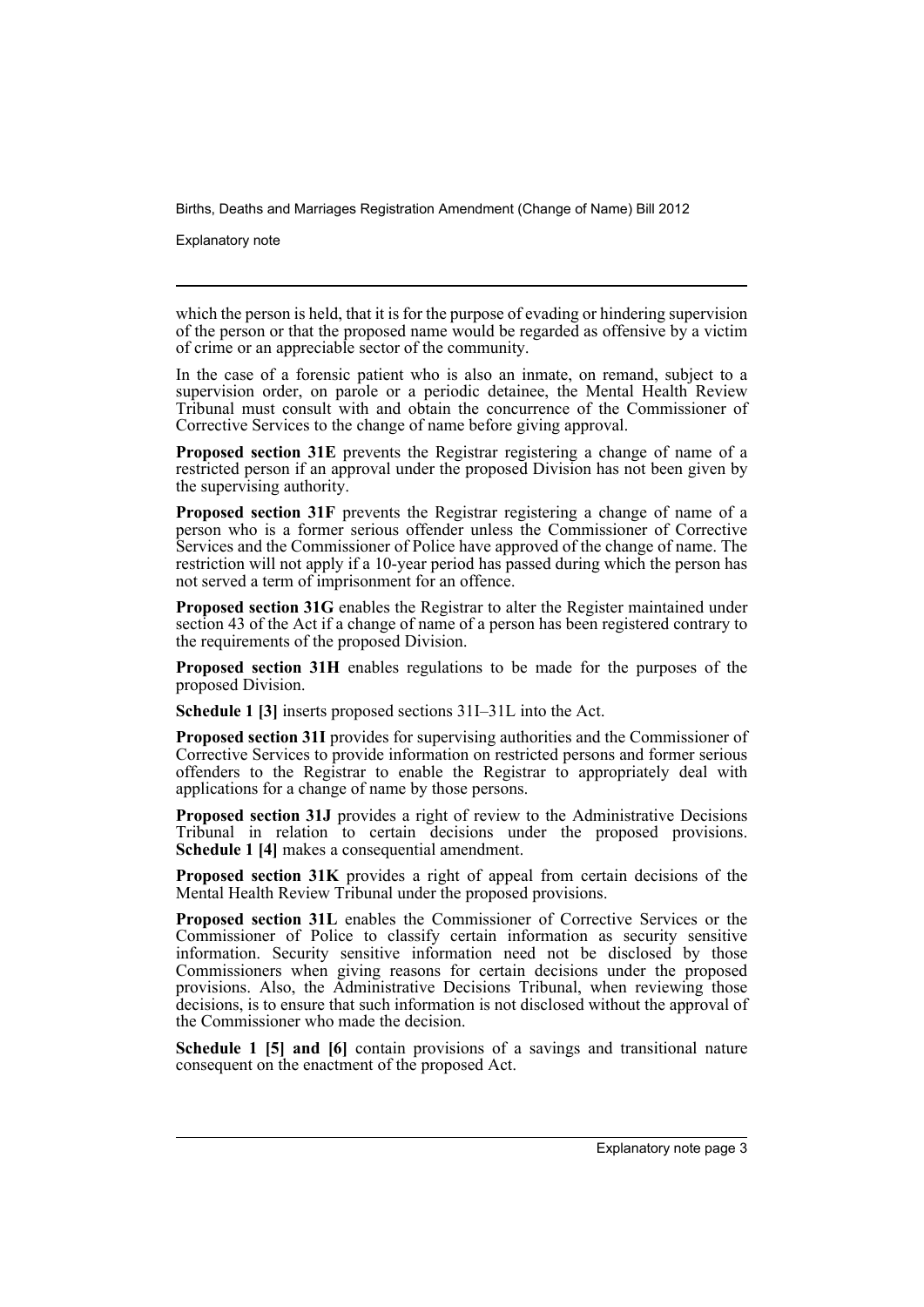Explanatory note

## **Schedule 2 Consequential amendment of other legislation**

**Schedule 2.1** amends the *Births, Deaths and Marriages Registration Regulation 2011* to prescribe certain exclusions from the definition of *restricted person*.

**Schedule 2.2** amends the *Child Protection (Offenders Registration) Act 2000* to make it clear that the requirements of Part 3A of that Act relating to the change of name of a registrable person within the meaning of that Act are in addition to the requirements under proposed Division 3 of Part 5 of the *Births, Deaths and Marriages Registration Act 1995*.

**Schedule 2.3** amends the *Mental Health Regulation 2007* to provide for the way in which the Mental Health Review Tribunal is to be constituted when exercising functions under proposed Division 3 of Part 5 of the *Births, Deaths and Marriages Registration Act 1995*.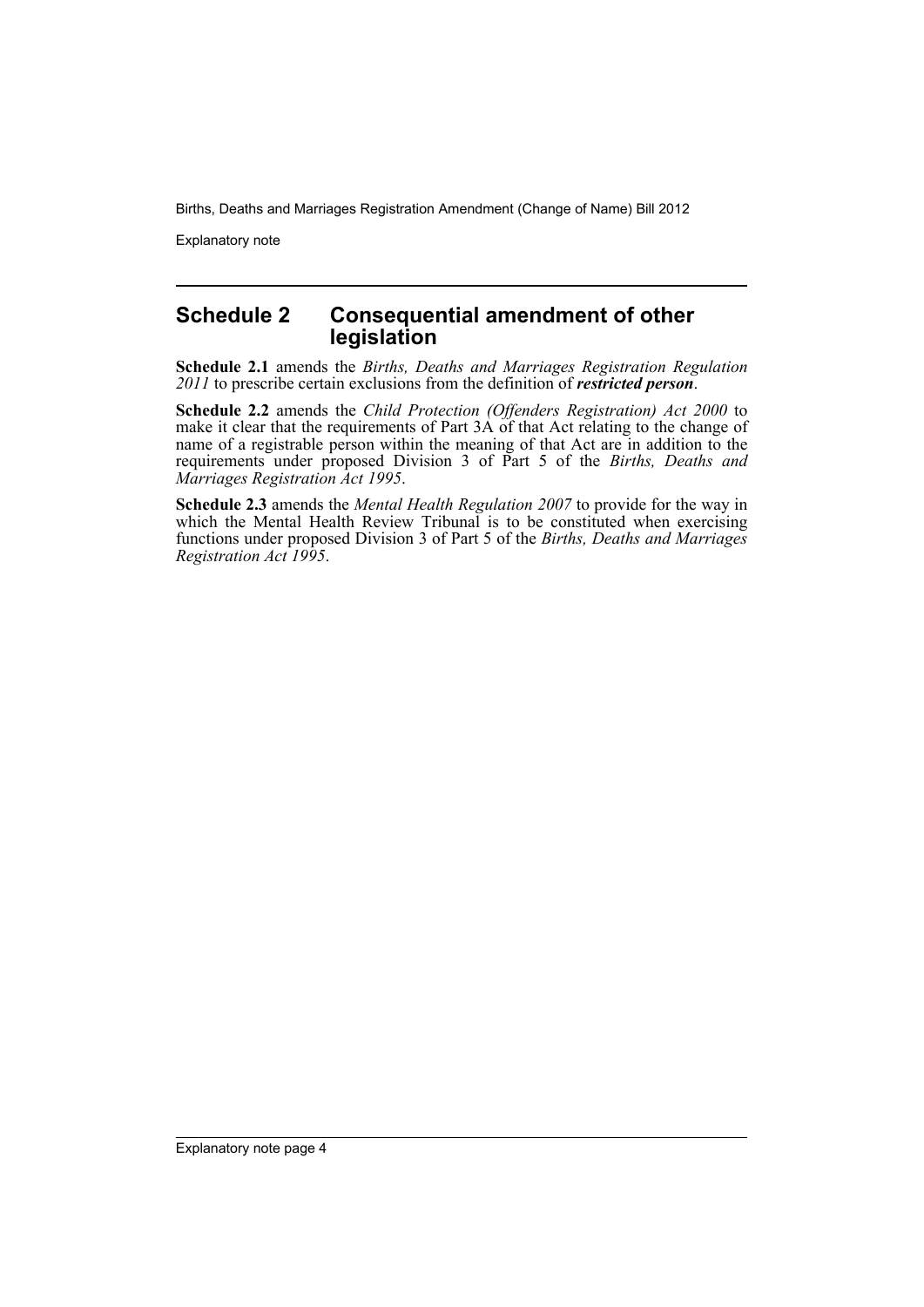First print



New South Wales

# **Births, Deaths and Marriages Registration Amendment (Change of Name) Bill 2012**

## **Contents**

|                                                        | Page |
|--------------------------------------------------------|------|
| Name of Act                                            |      |
| Commencement                                           | 2    |
| Amendment of Births, Deaths and Marriages Registration |      |
| Act 1995 No 62                                         | 3    |
| Consequential amendment of other legislation           | 15   |
|                                                        |      |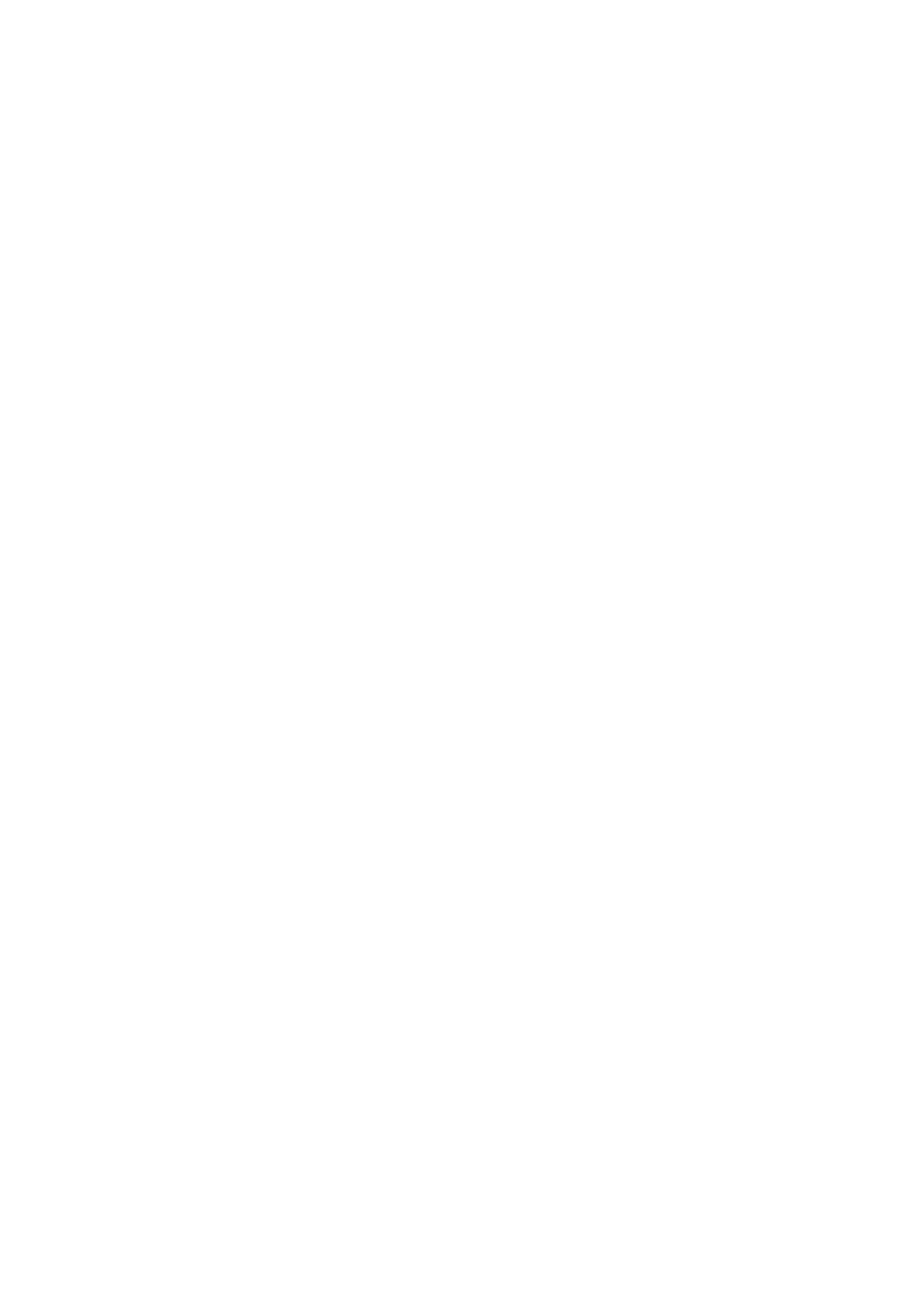

New South Wales

# **Births, Deaths and Marriages Registration Amendment (Change of Name) Bill 2012**

No , 2012

## **A Bill for**

An Act to amend the *Births, Deaths and Marriages Registration Act 1995* in relation to change of name restrictions for certain persons; and for other purposes.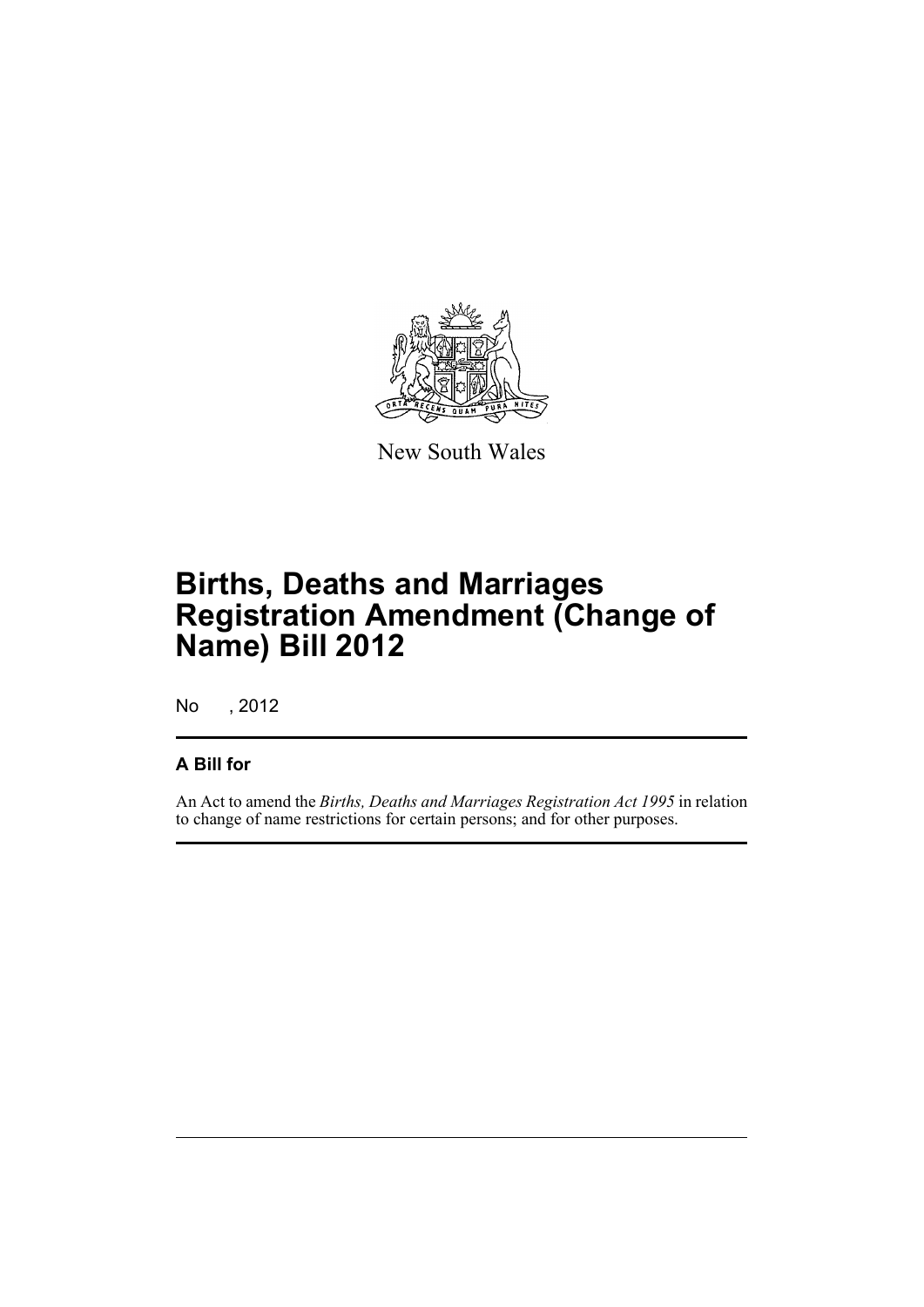<span id="page-7-1"></span><span id="page-7-0"></span>

| The Legislature of New South Wales enacts: |                                                                                                   |                     |  |
|--------------------------------------------|---------------------------------------------------------------------------------------------------|---------------------|--|
|                                            | Name of Act                                                                                       | 2                   |  |
|                                            | This Act is the Births, Deaths and Marriages Registration Amendment<br>(Change of Name) Act 2012. | 3<br>$\overline{4}$ |  |
|                                            | <b>Commencement</b>                                                                               | 5                   |  |
|                                            | This Act commences on a day or days to be appointed by proclamation.                              | 6                   |  |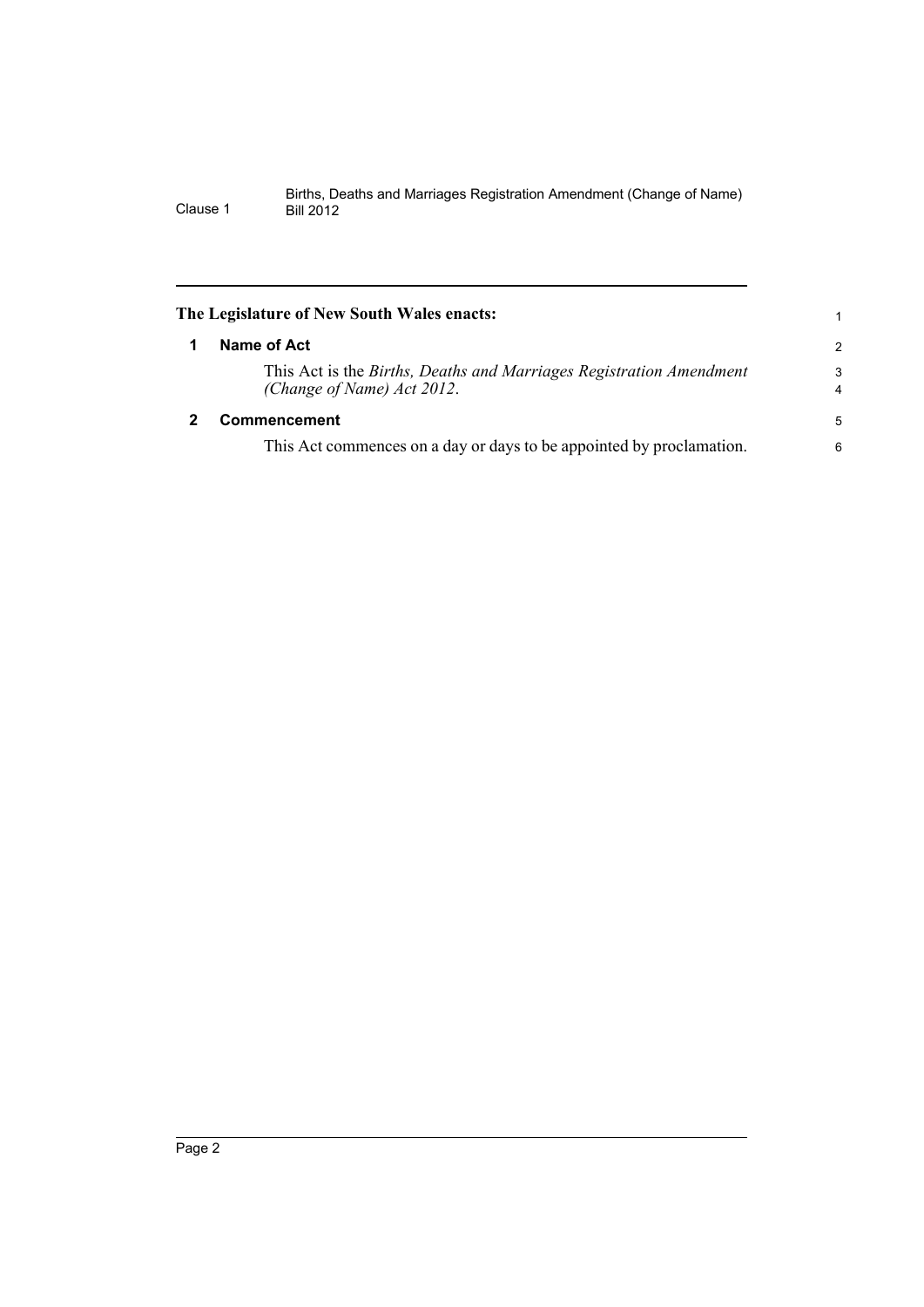Amendment of Births, Deaths and Marriages Registration Act 1995 No 62 Schedule 1

### <span id="page-8-0"></span>**Schedule 1 Amendment of Births, Deaths and Marriages Registration Act 1995 No 62**

#### **[1] Part 5 Change of name**

Insert after the heading to the Part:

### **Division 1 Preliminary**

#### **25F Definitions**

In this Part:

*Commissioner of Corrective Services* has the same meaning as *Commissioner* in the *Crimes (Administration of Sentences) Act 1999*.

*correctional centre* has the same meaning as in the *Crimes (Administration of Sentences) Act 1999*.

*correctional patient* has the same meaning as in Part 5 of the *Mental Health (Forensic Provisions) Act 1990*.

*forensic patient* has the same meaning as in the *Mental Health (Forensic Provisions) Act 1990*.

*former serious offender* means a person who was a serious offender but is no longer a serious offender.

*inmate* has the same meaning as in the *Crimes (Administration of Sentences) Act 1999*.

*interstate Registrar* means an authority responsible under a corresponding law for the registration of births, deaths and marriages.

*mental health facility* has the same meaning as in the *Mental Health Act 2007*.

*Mental Health Review Tribunal* means the Mental Health Review Tribunal constituted under the *Mental Health Act 2007*. *parolee* means a person who:

- (a) is released on parole in accordance with the *Crimes (Administration of Sentences) Act 1999*, or
- (b) is the subject of a parole order that was made under a law of another State or a Territory and that is registered under the *Parole Orders (Transfer) Act 1983*.

*periodic detainee* means a person who is subject to a periodic detention order made under section 6 of the *Crimes (Sentencing Procedure) Act 1999* before the repeal of that section by the *Crimes (Sentencing Legislation) Amendment (Intensive Correction Orders) Act 2010* and that is in force.

1  $\mathfrak{p}$ 

3 4

5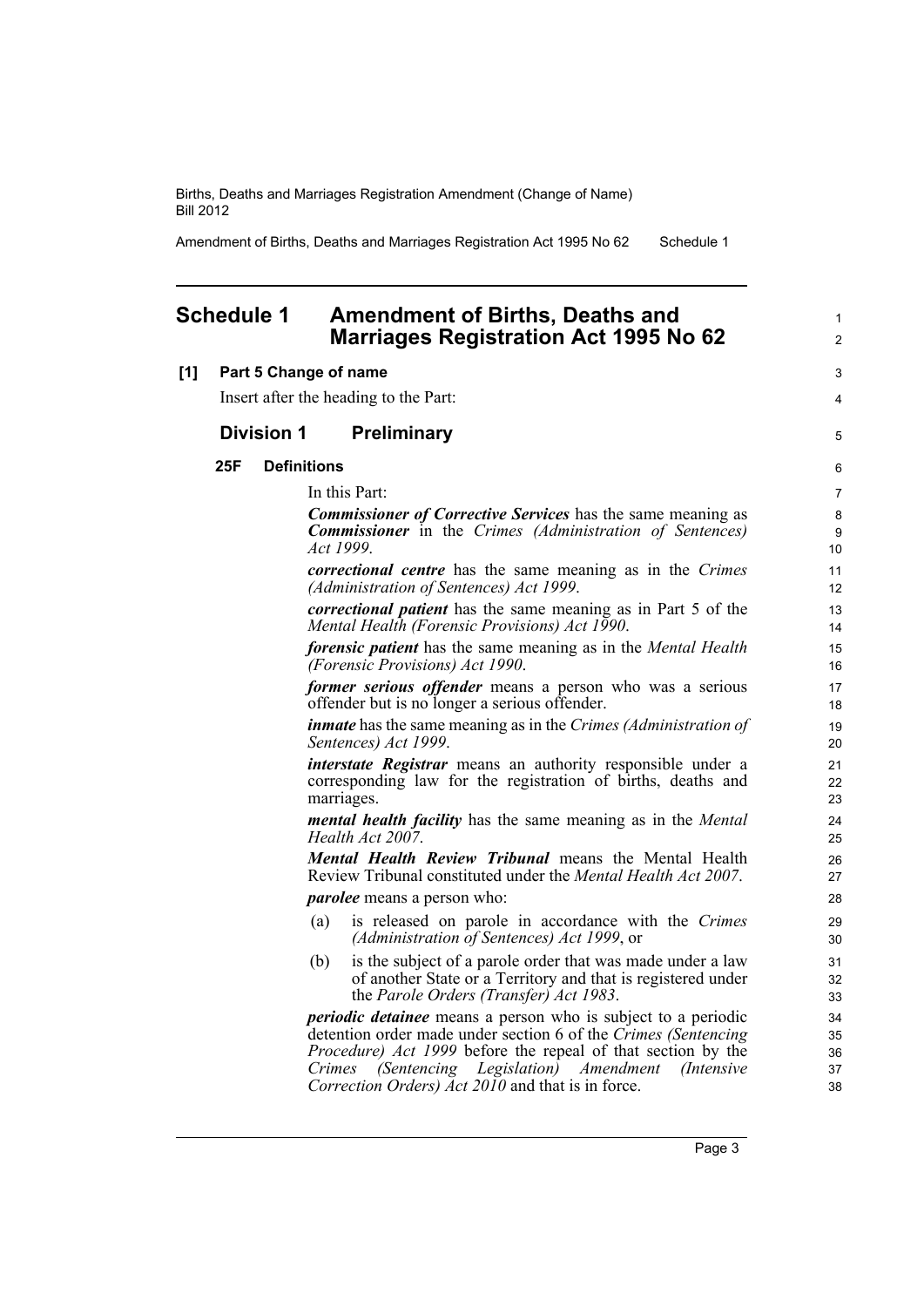Schedule 1 Amendment of Births, Deaths and Marriages Registration Act 1995 No 62

*person on remand* means any person the subject of a warrant or order by which a court has committed the person to a correctional centre in connection with proceedings for an offence committed, or alleged to have been committed, by the person.

30 31

*restricted person*—see section 31B.

*serious offender* has the same meaning as in the *Crimes (Administration of Sentences) Act 1999* and includes a person who has been convicted of an offence, or is serving a sentence of imprisonment, elsewhere than in New South Wales that would, if the person were convicted or serving the sentence in New South Wales, result in the person being a serious offender within the meaning of that Act.

*supervising authority* means:

- (a) in relation to a restricted person who is a forensic patient, the Mental Health Review Tribunal, or
- (b) in relation to a restricted person who is not a forensic patient and who is of a class of restricted persons for whom a supervising authority is prescribed by the regulations, that supervising authority, or
- (c) in relation to any restricted person not referred to in paragraph (a) or (b), the Commissioner of Corrective Services.

*supervision order* means:

- (a) an interim supervision order or extended supervision order under the *Crimes (Serious Sex Offenders) Act 2006*, or
- (b) a community supervision order within the meaning of Part 4A of the *Crimes (Administration of Sentences) Act 1999* or an intensive correction order or home detention order within the meaning of that Act.

#### **Division 2 General requirements relating to change of name**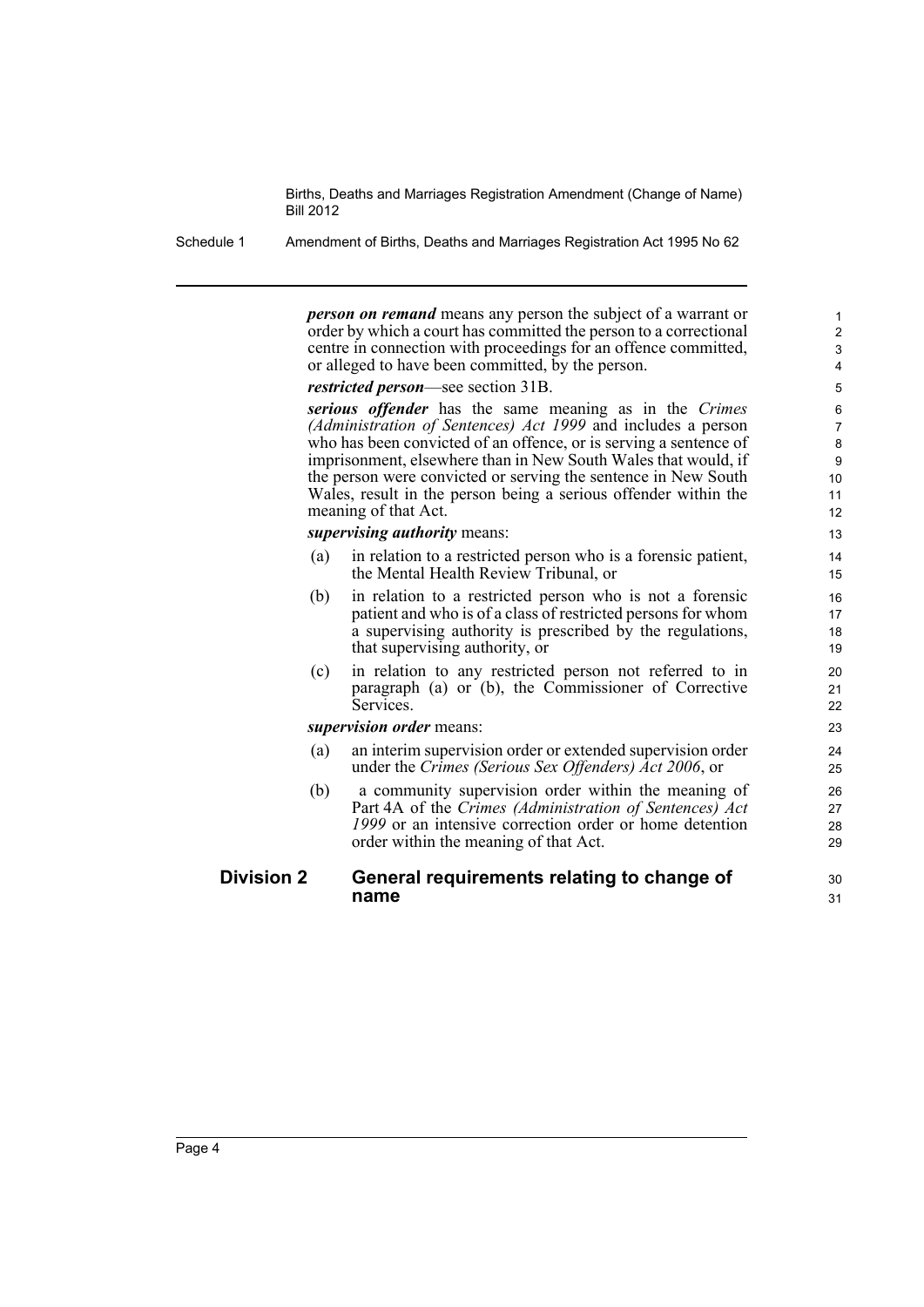Amendment of Births, Deaths and Marriages Registration Act 1995 No 62 Schedule 1

| [2] | Part 5, Division 3<br>Insert after section 31: |                                |                                                                                                                                                                                                                                            |                          |  |
|-----|------------------------------------------------|--------------------------------|--------------------------------------------------------------------------------------------------------------------------------------------------------------------------------------------------------------------------------------------|--------------------------|--|
|     |                                                | <b>Division 3</b>              | Change of name restrictions for certain<br>persons                                                                                                                                                                                         | 3<br>4                   |  |
|     | 31A                                            | <b>Application of Division</b> |                                                                                                                                                                                                                                            |                          |  |
|     |                                                | (1)                            | The requirements and restrictions contained in this Division are.<br>in addition to any other requirements and restrictions contained<br>in this Part.                                                                                     | 6<br>$\overline{7}$<br>8 |  |
|     |                                                | (2)                            | This Division does not apply to a change of name resulting from<br>the exercise of a power, or the operation of an Act, referred to in<br>section $29C(3)$ .                                                                               | 9<br>10<br>11            |  |
|     |                                                |                                | Note. The Child Protection (Offenders Registration) Act 2000 contains<br>additional requirements and restrictions in relation to the change of<br>name of registrable persons within the meaning of that Act.                              | 12<br>13<br>14           |  |
|     | 31B                                            |                                | <b>Restricted persons</b>                                                                                                                                                                                                                  | 15                       |  |
|     |                                                | (1)                            | For the purposes of this Part, a <i>restricted person</i> means any of the<br>following persons:                                                                                                                                           | 16<br>17                 |  |
|     |                                                |                                | (a)<br>an inmate,                                                                                                                                                                                                                          | 18                       |  |
|     |                                                |                                | (b)<br>a person on remand,                                                                                                                                                                                                                 | 19                       |  |
|     |                                                |                                | (c)<br>a parolee,                                                                                                                                                                                                                          | 20                       |  |
|     |                                                |                                | a periodic detainee,<br>(d)                                                                                                                                                                                                                | 21                       |  |
|     |                                                |                                | a person who is subject to a supervision order,<br>(e)                                                                                                                                                                                     | 22                       |  |
|     |                                                |                                | (f)<br>a forensic patient,                                                                                                                                                                                                                 | 23                       |  |
|     |                                                |                                | a correctional patient,<br>(g)                                                                                                                                                                                                             | 24                       |  |
|     |                                                |                                | (h)<br>a person of a class included by the regulations under<br>subsection (2).                                                                                                                                                            | 25<br>26                 |  |
|     | (2)                                            |                                | The regulations may include as a class of <i>restricted person</i> any<br>person of a class that comprises the whole or any part of either or<br>both of the following classes:                                                            | 27<br>28<br>29           |  |
|     |                                                |                                | persons that are in lawful custody,<br>(a)                                                                                                                                                                                                 | 30                       |  |
|     |                                                |                                | persons that are the subject of an order made under an Act<br>(b)<br>authorising some form of supervision or conditional<br>release of the person concerned in connection with the<br>commission, or the alleged commission, of an offence | 31<br>32<br>33<br>34     |  |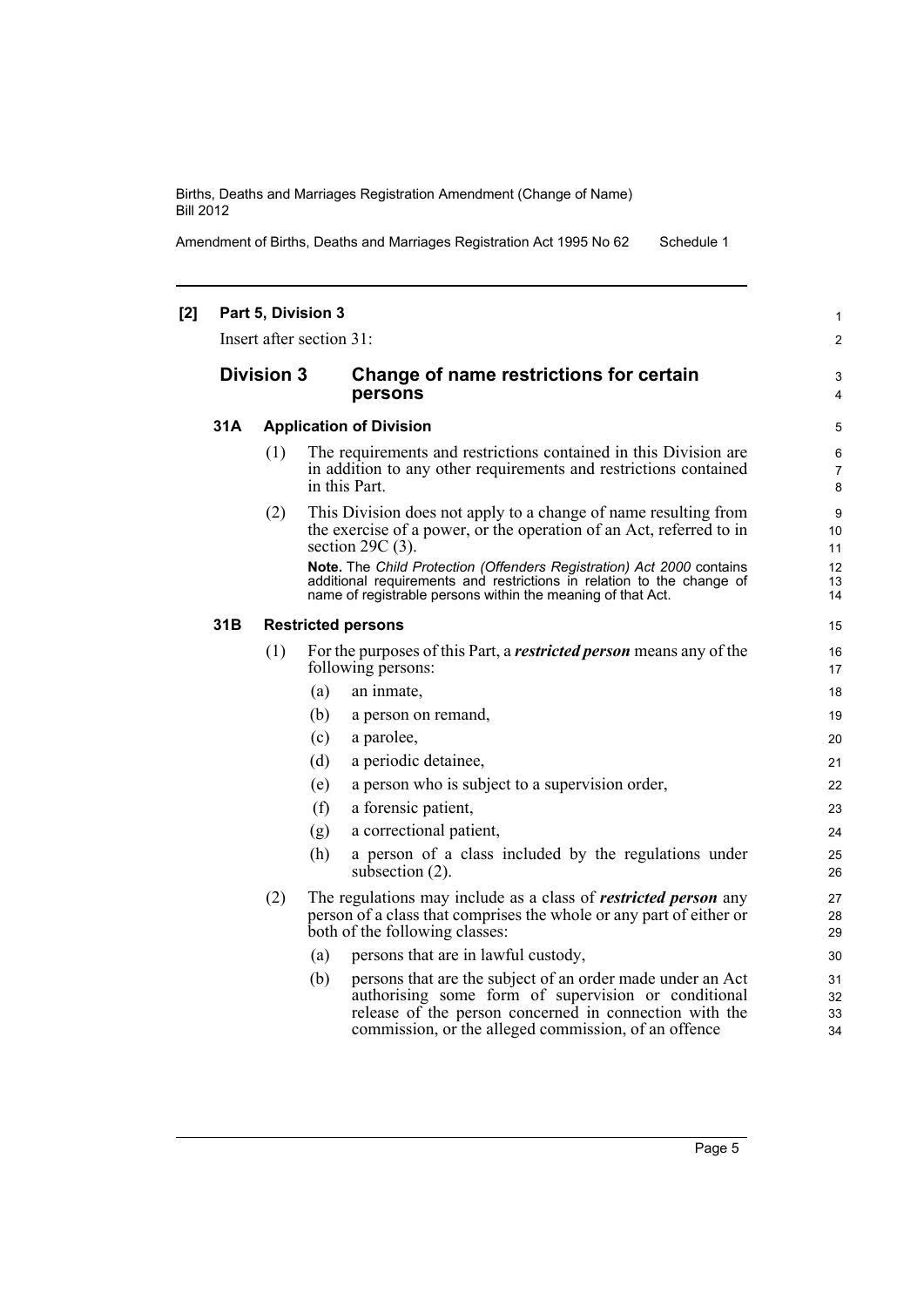| Schedule 1 |  | Amendment of Births, Deaths and Marriages Registration Act 1995 No 62 |
|------------|--|-----------------------------------------------------------------------|

(3) Despite subsection (1), a *restricted person* does not include any person of a class prescribed by the regulations as not being a class of restricted persons.

1 2 3

#### **31C Applications for change of name by or on behalf of restricted person**

- (1) A restricted person must not do any of the following without having first obtained the written approval of the supervising authority:
	- (a) apply to the Registrar to register a change of his or her name under this Act,
	- (b) apply to an interstate Registrar to register a change of his or her name under a corresponding law.

Maximum penalty: 5 penalty units.

- (2) A person must not, on behalf of a restricted person, do any of the following without having first obtained the written approval of the supervising authority:
	- (a) apply to the Registrar to register a change of the restricted person's name under this Act,
	- (b) apply to an interstate Registrar to register a change of the restricted person's name under a corresponding law.

Maximum penalty: 5 penalty units.

#### **31D Approval by supervising authority**

- (1) The supervising authority may approve the making of an application to the Registrar for registration of a change of name of a restricted person only if the authority is satisfied that the change of name is in all the circumstances necessary or reasonable.
- (2) The supervising authority must not approve the making of an application to the Registrar for registration of a change of name of a restricted person if the authority is satisfied that:
	- (a) the change of name would, if registered, be reasonably likely:
		- (i) to adversely affect the security, discipline or good order of any premises or facility at which the restricted person is held or accommodated, or
		- (ii) to jeopardise the restricted person's or another person's health or safety, or
		- (iii) to be used to further an unlawful activity or purpose, or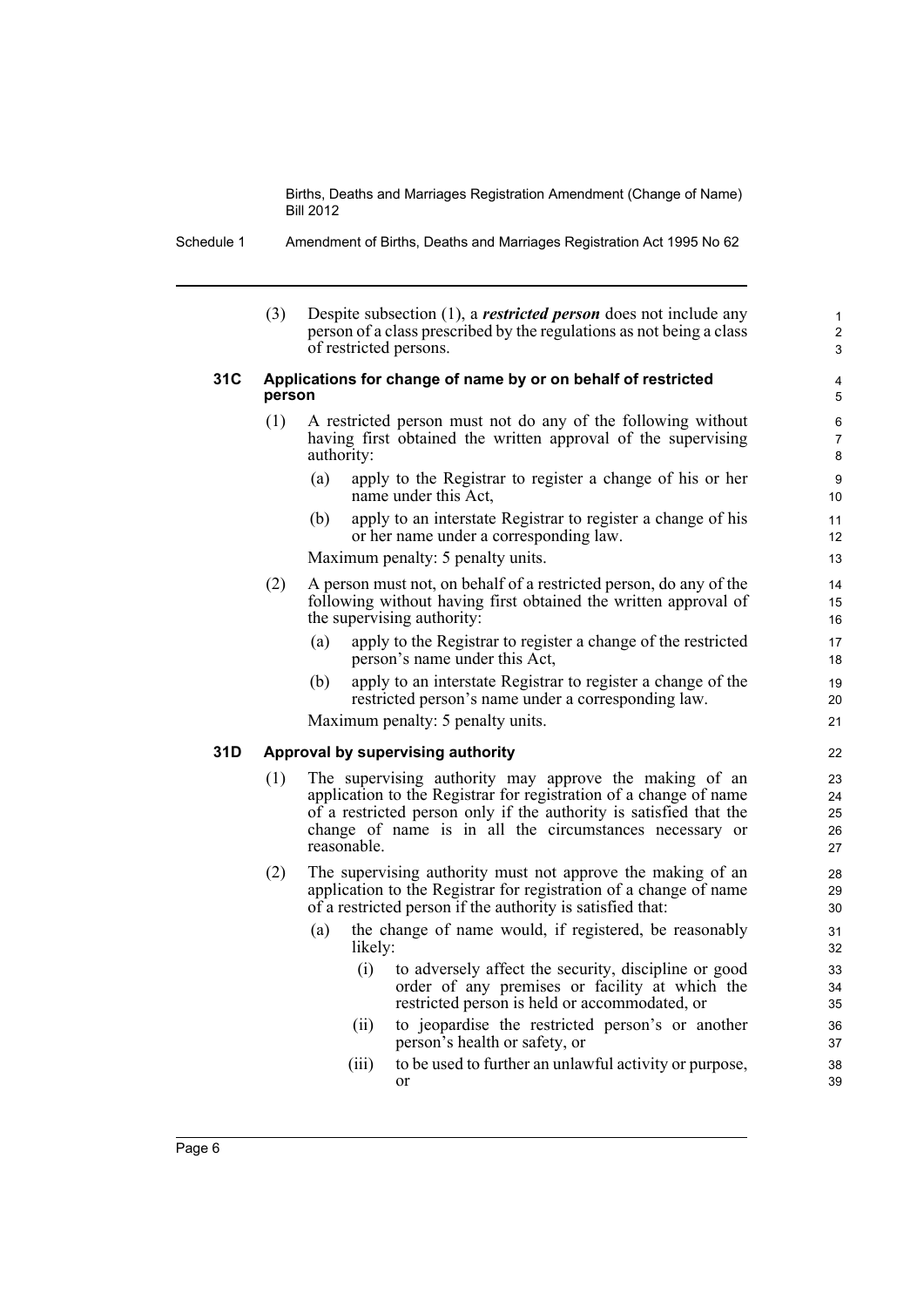Health Review Tribunal.

Amendment of Births, Deaths and Marriages Registration Act 1995 No 62 Schedule 1

- (iv) to be used to evade or hinder the supervision of the restricted person, or
- (b) the proposed name would be reasonably likely to be regarded as offensive by a victim of crime or an appreciable sector of the community.
- (3) The supervising authority for a restricted person who is a forensic patient and a person referred to in section  $31B(1)(a)$ , (b), (c), (d) or (e) must not approve the making of an application to the Registrar for registration of a change of the person's name unless the authority has consulted with the Commissioner of Corrective Services and the Commissioner has given concurrence. **Note.** The supervising authority for all forensic patients is the Mental
- (4) Subsections (1) and (2) apply to a determination of the Commissioner of Corrective Services as to whether to give concurrence in the same way as those subsections apply to a determination of a supervising authority as to whether to give approval.
- (5) If the supervising authority approves of the making of an application to the Registrar for registration of a change of name of a restricted person, the authority must:
	- (a) as soon as practicable, give written notice of the approval to the person who intends to make the application, and
	- (b) give a copy of the written notice of approval to the Registrar or the interstate Registrar (as the case requires).

#### **31E Additional requirements for registration of change of name of restricted person**

- (1) The Registrar must not register a change of name of a restricted person unless the Registrar has received a copy of the notice of approval of the supervising authority to the application for registration of a change of name.
- (2) The Registrar must give written notice to the supervising authority of a decision of the Registrar to register or refuse to register a change of name of a restricted person.
- (3) The Registrar must give written notice:
	- (a) to the Commissioner of Corrective Services when the Registrar registers the name of a person who is a forensic patient and a person referred to in section 31B (1) (a), (b), (c), (d) or (e), and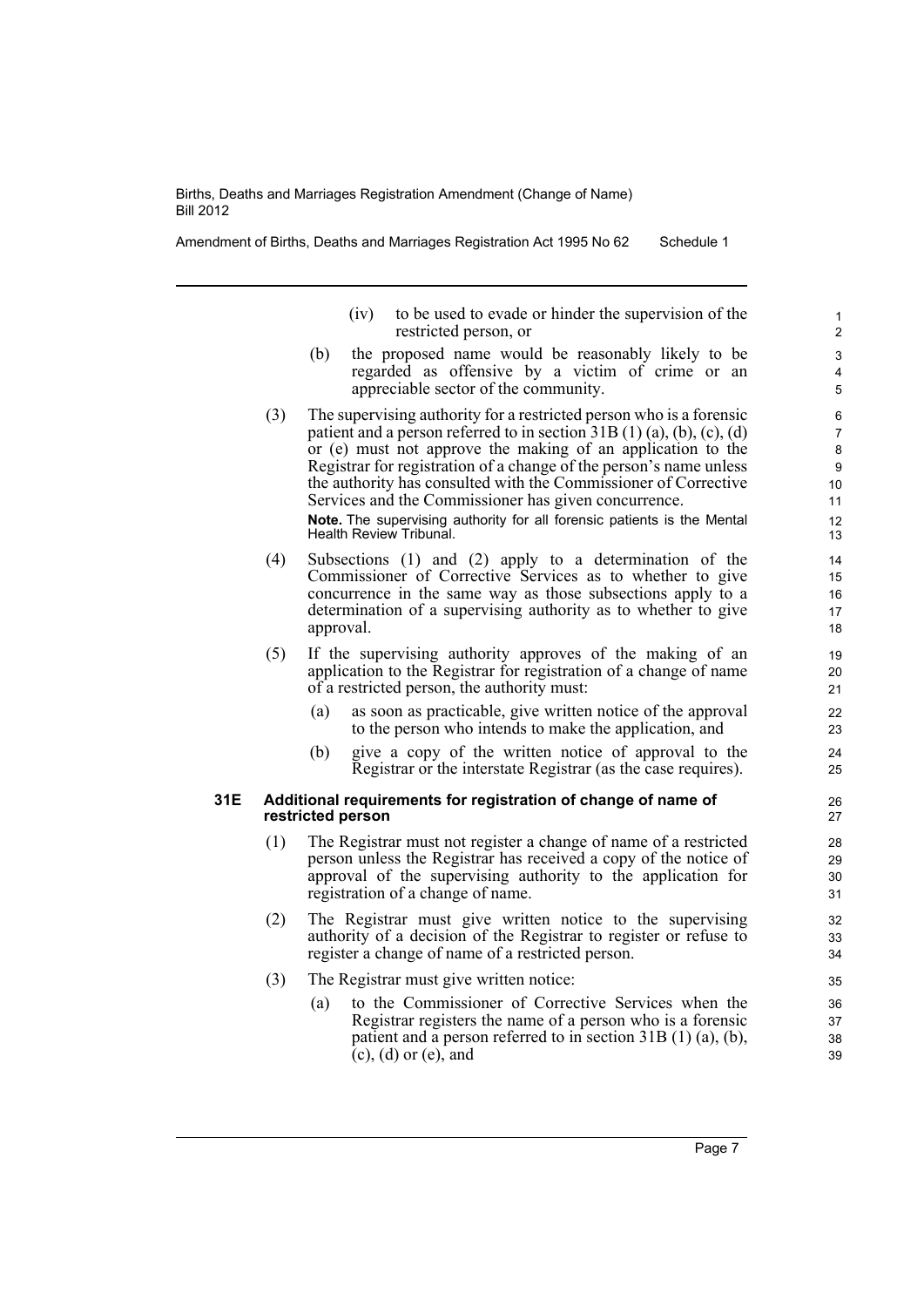- Schedule 1 Amendment of Births, Deaths and Marriages Registration Act 1995 No 62
	- (b) to the Commissioner of Police when the Registrar registers the name of a person who is a restricted person and a registrable person (within the meaning of the *Child Protection (Offenders Registration) Act 2000*).

#### **31F Additional requirements for registration of change of name of former serious offender**

- (1) The Registrar must not register a change of name of a former serious offender unless the Registrar has first obtained the written approval of the Commissioner of Corrective Services and the Commissioner of Police.
- (2) However, the Registrar is not required to obtain the approval of the Commissioner of Police under this section if the Commissioner has given approval under Part 3A of the *Child Protection (Offenders Registration) Act 2000* to the making of the relevant application to change the name.
- (3) The Commissioner of Corrective Services and the Commissioner of Police may approve the making of an application to the Registrar for registration of a change of name of a former serious offender only if satisfied that the change of name is in all the circumstances necessary or reasonable.
- (4) The Commissioner of Corrective Services and the Commissioner of Police must not give an approval under this section if satisfied that:
	- (a) the change of name would, if registered, be reasonably likely:
		- (i) to jeopardise the former serious offender's or another person's health or safety, or
		- (ii) to be used to further an unlawful activity or purpose, or
	- (b) the proposed name would be reasonably likely to be regarded as offensive by a victim of crime or an appreciable sector of the community.
- (5) This section does not apply to the change of name of a person who is a former serious offender if:
	- (a) at any time since the release date, the person has had a prison-free period of 10 consecutive years, or
	- (b) at the time of making the application for the change of name, the person is a restricted person, or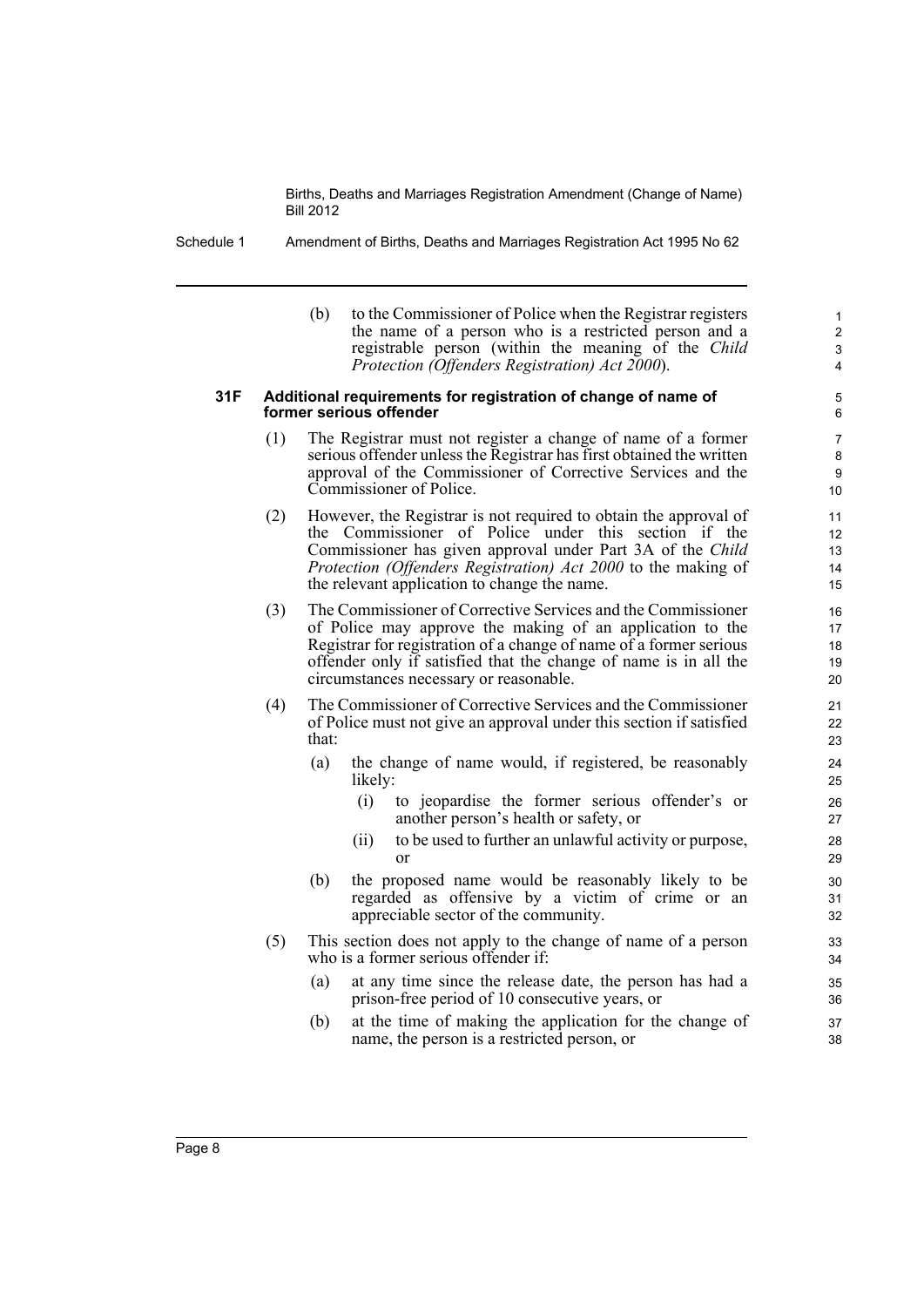Amendment of Births, Deaths and Marriages Registration Act 1995 No 62 Schedule 1

- (c) the person's conviction for an offence as a result of which the person became a serious offender has been quashed or set aside.
- (6) This section applies to a former serious offender despite the *Criminal Records Act 1991*.
- (7) In this section:

*prison-free period*, in relation to a person who is a former serious offender, means any period during which the person has not served any part of a term of imprisonment (whether in New South Wales or elsewhere) as a result of being convicted of any offence. *release date*, in relation to a person who is a former serious offender, means:

- (a) the date on which the last sentence of imprisonment that the person served wholly or partly as a serious offender (whether in New South Wales or elsewhere) expired or, if the person was serving one or more other sentences of imprisonment consecutively or concurrently with that sentence of imprisonment, the date on which the combined terms of all of the sentences expired, or
- (b) if the person was a serious offender and a forensic patient, the date on which the person ceased to be a serious offender.

#### **31G Registrar may correct Register**

- (1) The Registrar may correct the Register under section 45 if a change of name of a person has been registered in contravention of this Division.
- (2) This section does not limit the power of the Registrar under section 45 to correct the Register.

#### **31H Regulations for purposes of Division**

The regulations may make provision for or with respect to the making of applications under this Division, the giving of approvals and concurrences under this Division, consultation requirements for supervising authorities, exemptions from the requirements of any of the provisions of this Division and the modification of the application of the provisions of this Division in any specified circumstances.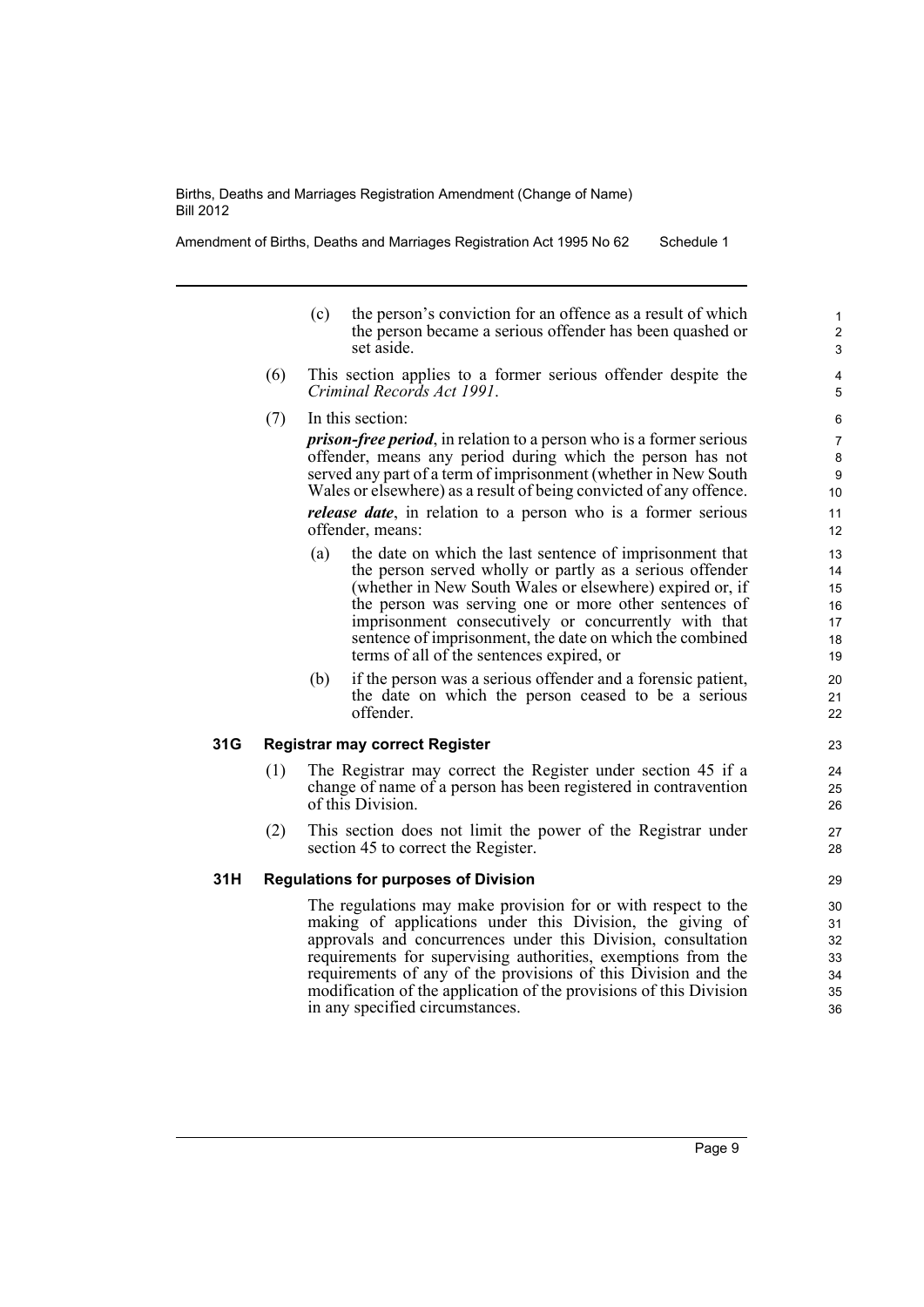Schedule 1 Amendment of Births, Deaths and Marriages Registration Act 1995 No 62

#### **[3] Part 5, Division 4**

Insert before section 32:

#### **Division 4 Miscellaneous**

#### **31I Information-sharing between relevant authorities and Registrar**

- (1) A supervising authority:
	- (a) must ensure that the Registrar is provided with information as to the identity of the restricted persons for whom it is the supervising authority, including the following information in relation to each of those persons (if known to the authority):
		- (i) the name (including any other name by which a restricted person is or has previously been known),

1  $\mathfrak{p}$ 

3

- (ii) the date and place of birth of each restricted person,
- (iii) the residential address or addresses of each restricted person, and
- (b) must provide that information in the form and manner agreed to from time to time between the authority and the Registrar, and
- (c) must notify the Registrar as soon as practicable after a person ceases to be a restricted person if the Registrar has previously been notified by the authority that the person is a restricted person.
- (2) The Commissioner of Corrective Services:
	- (a) must ensure that the Registrar is provided with information as to the identity of persons who are former serious offenders, including the following information in relation to each of those persons (if known to the Commissioner):
		- (i) the name (including any other name by which each such person is or has previously been known),
		- (ii) the date and place of birth of each such person,
		- (iii) the residential address or addresses of each such person,
		- (iv) the release date of each such person (within the meaning of section 31F), and
	- (b) must provide that information in the form and manner agreed to from time to time between the Commissioner and the Registrar.
- (3) This section has effect despite any law to the contrary.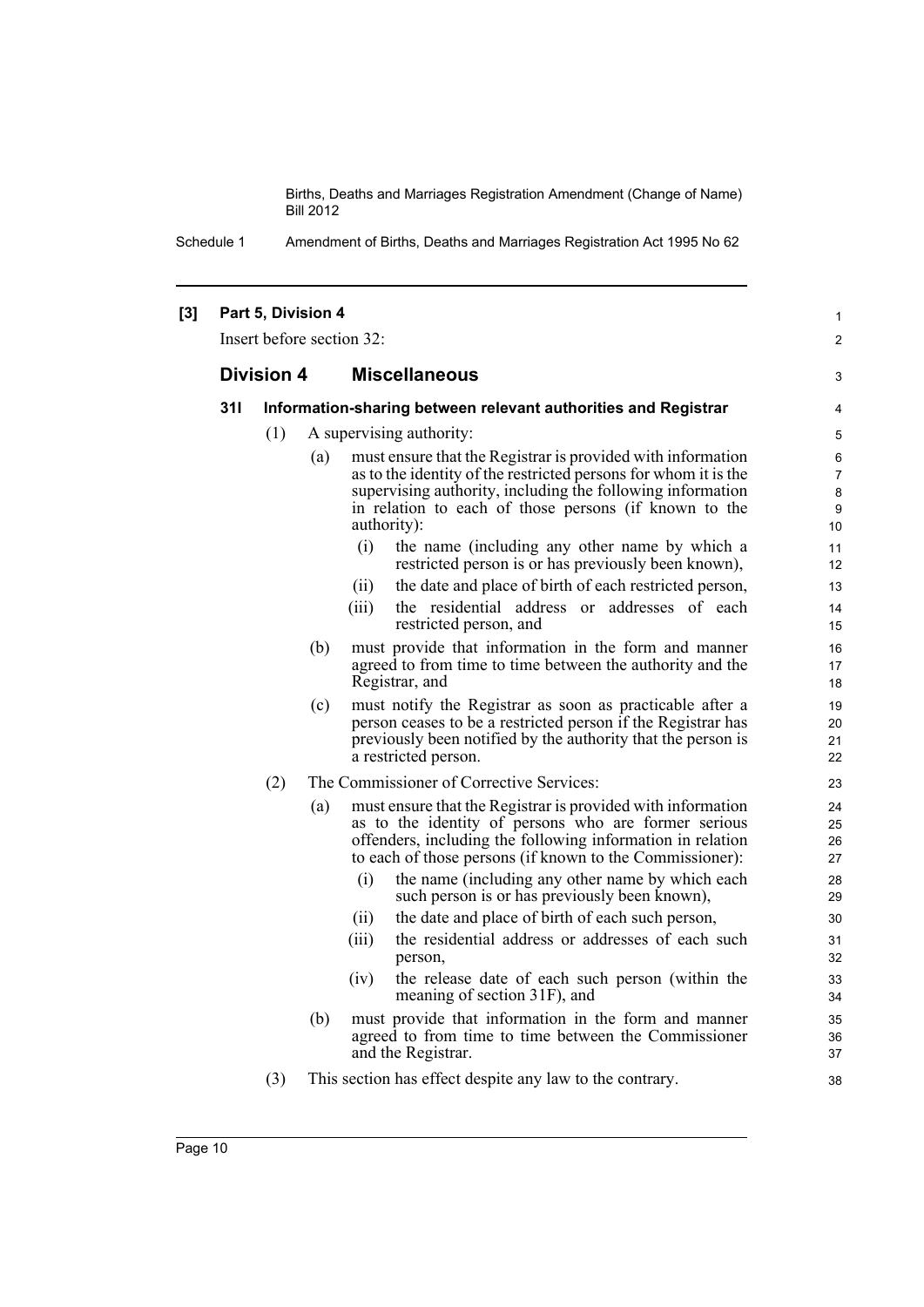Amendment of Births, Deaths and Marriages Registration Act 1995 No 62 Schedule 1

#### **31J Review by Administrative Decisions Tribunal of certain decisions under this Part**

A person may apply to the Administrative Decisions Tribunal for a review of the following decisions in relation to the making of an application to the Registrar for the change of name of the person:

- (a) a decision of the supervising authority (other than the Mental Health Review Tribunal) under Division 3 to refuse to approve the making of the application,
- (b) a decision by the Commissioner of Corrective Services to refuse to give concurrence under section 31D (3) to the making of the application,
- (c) a decision by the Commissioner of Corrective Services or the Commissioner of Police to refuse to give approval under section 31F to the making of the application.

#### **31K Appeals from decisions of Mental Health Review Tribunal under this Part**

- (1) A restricted person may appeal to the Forensic Division of the Mental Health Review Tribunal against a decision of the Tribunal under Division 3 to refuse to approve the making of an application to the Registrar for registration of a change of name of the restricted person.
- (2) A restricted person may appeal against the determination of an appeal by the Forensic Division of the Mental Health Review Tribunal under this section to the Supreme Court in accordance with section 163 of the *Mental Health Act 2007*.
- (3) This section does not give a right of appeal against a decision of the Mental Health Review Tribunal that was made only because the Commissioner of Corrective Services refused to give concurrence under section 31D (3).
- (4) In this section, the *Forensic Division* of the Mental Health Review Tribunal has the same meaning as in Part 5 of the *Mental Health (Forensic Provisions) Act 1990*.

#### **31L Protection of security sensitive information**

- (1) This section applies to the following decisions:
	- (a) a decision of the Commissioner of Corrective Services to refuse to give approval or concurrence under section 31D or 31F on a ground referred to in section 31D (2) (a),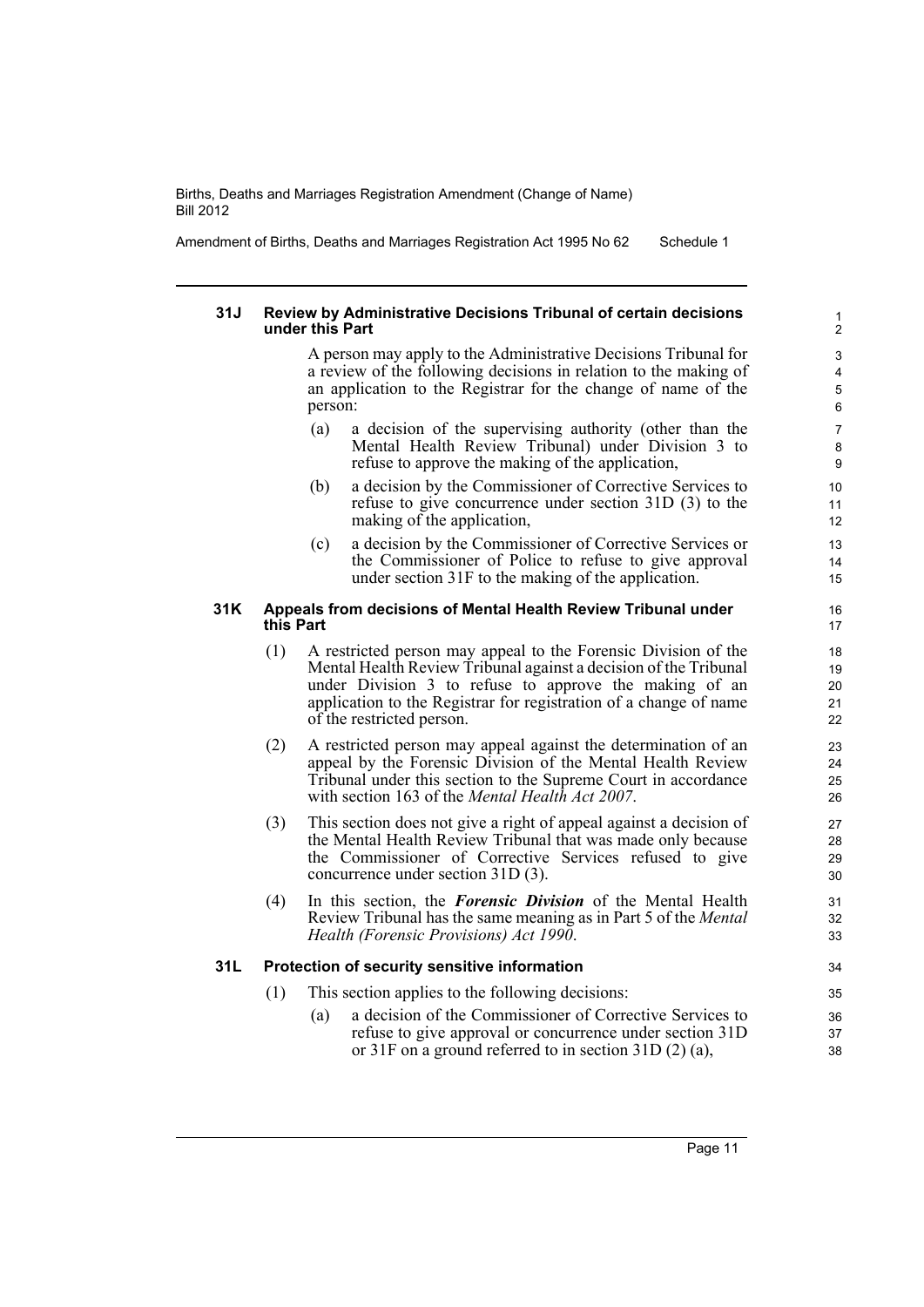Schedule 1 Amendment of Births, Deaths and Marriages Registration Act 1995 No 62

(b) a decision of the Commissioner of Police to refuse to give approval under section 31F on a ground referred to in section  $31F(4)(a)$ .

- (2) The Commissioner of Corrective Services or the Commissioner of Police is not, under this or any other Act or law, required to give any reasons for a decision of the Commissioner's to which this section applies to the extent that the giving of those reasons would disclose any security sensitive information.
- (3) In determining an application for a review of any decision to which this section applies, the Administrative Decisions Tribunal (and any Appeal Panel in determining any appeal against such a review under the *Administrative Decisions Tribunal Act 1997*):
	- (a) is to ensure that it does not, in the reasons for its decision or otherwise, disclose any security sensitive information without the approval of the Commissioner who made the decision, and
	- (b) in order to prevent the disclosure of any such security sensitive information, is to receive evidence and hear argument in the absence of the public, the applicant for review, the applicant's representative and any other interested party, unless that Commissioner approves otherwise.
- (4) In this section, *security sensitive information* means information classified by the Commissioner of Corrective Services or the Commissioner of Police for the purposes of this section as security sensitive information, being information the disclosure of which could reasonably be expected:
	- (a) to prejudice criminal investigations, or
	- (b) to enable the discovery of the existence or identity of a confidential source of information relevant to law enforcement, or
	- (c) to endanger a person's life or physical safety, or
	- (d) to adversely affect the security, discipline or good order of a correctional centre, correctional complex or residential facility (within the meaning of the *Crimes (Administration of Sentences) Act 1999*), or
	- (e) to adversely affect the supervision of any parolee or person subject to a supervision order.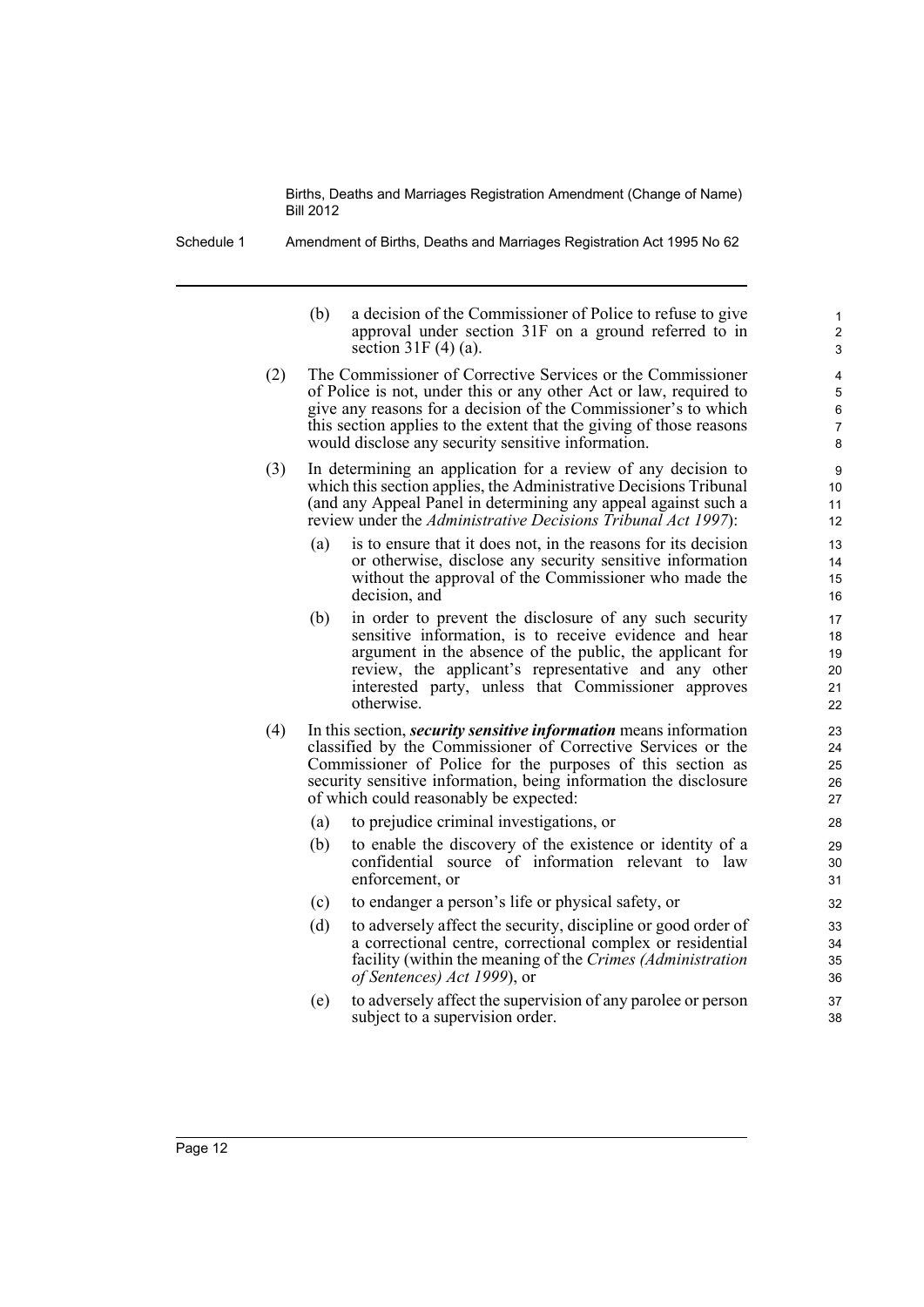Amendment of Births, Deaths and Marriages Registration Act 1995 No 62 Schedule 1

| [4] | Section 56 Review by the Administrative Decisions Tribunal |     |                                                                                                                                                                                                                                                                             |                                                  |  |
|-----|------------------------------------------------------------|-----|-----------------------------------------------------------------------------------------------------------------------------------------------------------------------------------------------------------------------------------------------------------------------------|--------------------------------------------------|--|
|     | Insert at the end of the section:                          |     |                                                                                                                                                                                                                                                                             |                                                  |  |
|     |                                                            | (2) | This section does not give a right of review of a decision of the<br>Registrar to refuse to register a change of name that was made<br>only because the Commissioner of Corrective Services or the<br>Commissioner of Police refused to give approval under<br>section 31F. | 3<br>4<br>$\mathbf 5$<br>$\,6$<br>$\overline{7}$ |  |
| [5] | Schedule 3 Savings, transitional and other provisions      |     |                                                                                                                                                                                                                                                                             |                                                  |  |
|     |                                                            |     | Insert at the end of clause $1(1)$ :                                                                                                                                                                                                                                        | 9                                                |  |
|     |                                                            |     | Births, Deaths and Marriages Registration Amendment (Change<br>of Name) Act 2012                                                                                                                                                                                            | 10<br>11                                         |  |
| [6] | Schedule 3, Part 7                                         |     |                                                                                                                                                                                                                                                                             |                                                  |  |
|     | Insert after Part 6:                                       |     |                                                                                                                                                                                                                                                                             |                                                  |  |
|     | Part 7                                                     |     | Provisions consequent on enactment of<br><b>Births, Deaths and Marriages Registration</b><br><b>Amendment (Change of Name) Act 2012</b>                                                                                                                                     | 14<br>15<br>16                                   |  |
|     | 22                                                         |     | <b>Definition</b>                                                                                                                                                                                                                                                           | 17                                               |  |
|     |                                                            |     | In this Part, <i>amending Act</i> means the <i>Births</i> , <i>Deaths and</i><br>Marriages Registration Amendment (Change of Name) Act 2012.                                                                                                                                | 18<br>19                                         |  |
|     | 23                                                         |     | Approvals required for change of name of restricted persons                                                                                                                                                                                                                 | 20                                               |  |
|     |                                                            |     | Division 3 of Part 5 (as inserted by the amending Act) does not<br>apply to or in respect of a change of name of a restricted person<br>(within the meaning of that Part) if the application for the change<br>of name was made before the commencement of that Division.   | 21<br>22<br>23<br>24                             |  |
|     | 24                                                         |     | Change of name of former serious offenders                                                                                                                                                                                                                                  | 25                                               |  |
|     |                                                            |     | A reference in section 31F (as inserted by the amending Act):                                                                                                                                                                                                               | 26                                               |  |
|     |                                                            |     | to a former serious offender includes a reference to a<br>(a)<br>person who ceased to be a serious offender before the<br>commencement of the section, and                                                                                                                  | 27<br>28<br>29                                   |  |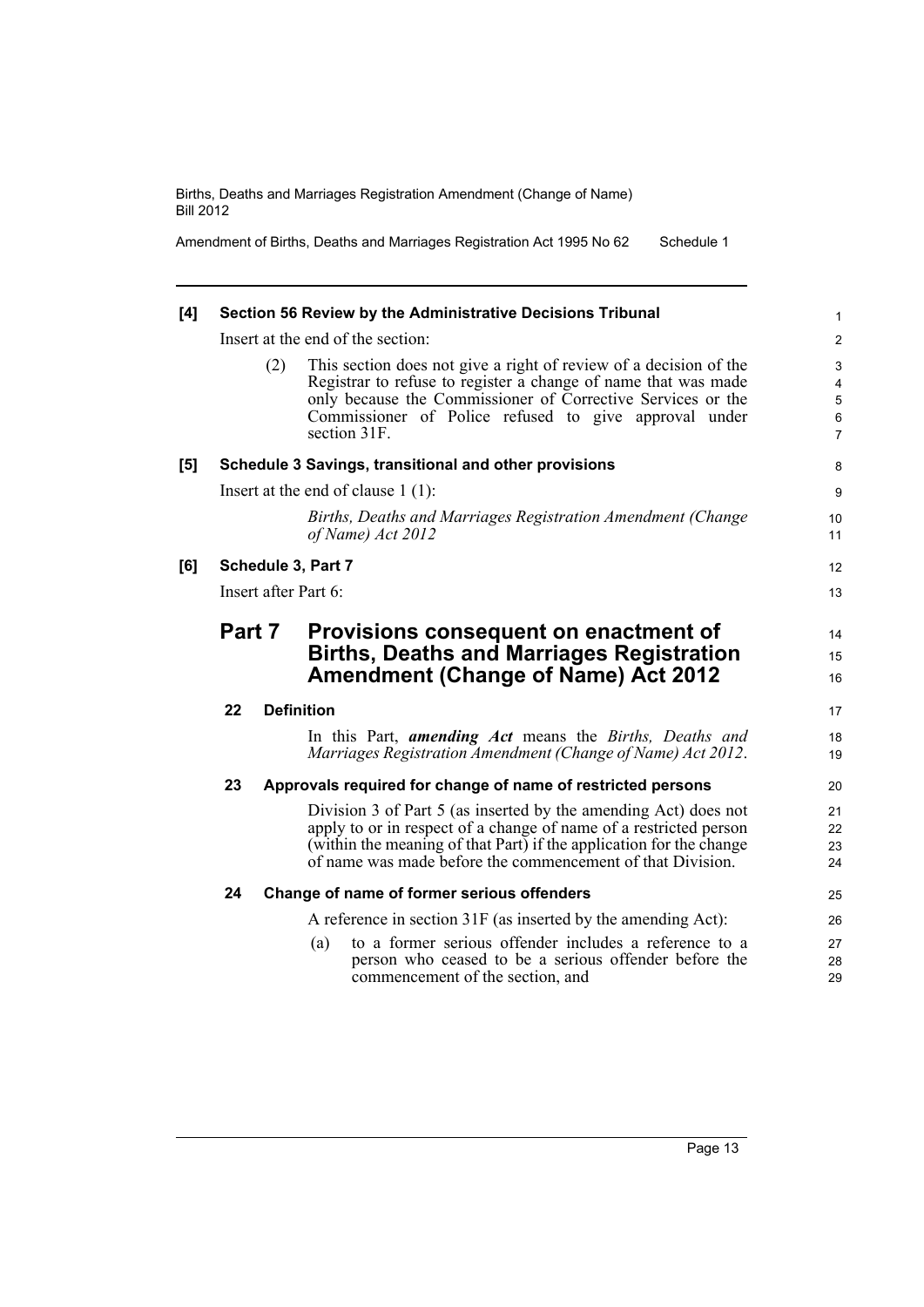- Schedule 1 Amendment of Births, Deaths and Marriages Registration Act 1995 No 62
	- (b) to a release date is a reference to a release date whether occurring before or after the commencement of the section, and
	- (c) to any period of time includes a reference to any period of time occurring wholly or partly before the commencement of the section.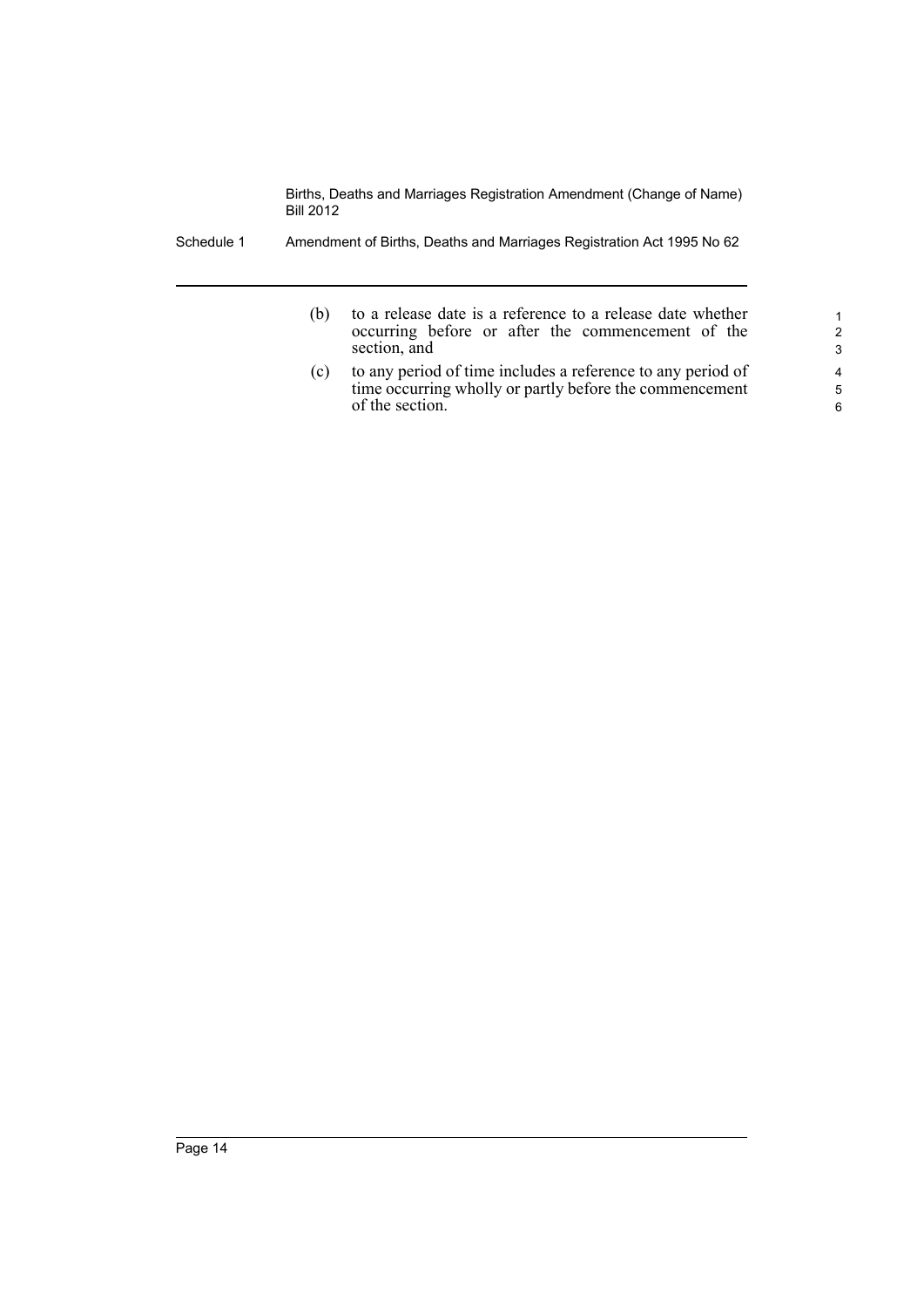Consequential amendment of other legislation Schedule 2 Schedule 2

<span id="page-20-0"></span>

| <b>Schedule 2</b> |                                                                                        |                         |     | <b>Consequential amendment of other</b><br>legislation                                                                                                                                                                                                                                                                       | 1<br>$\overline{c}$              |
|-------------------|----------------------------------------------------------------------------------------|-------------------------|-----|------------------------------------------------------------------------------------------------------------------------------------------------------------------------------------------------------------------------------------------------------------------------------------------------------------------------------|----------------------------------|
| 2.1               |                                                                                        |                         |     | <b>Births, Deaths and Marriages Registration Regulation 2011</b>                                                                                                                                                                                                                                                             | 3                                |
|                   |                                                                                        | <b>Clause 16A</b>       |     |                                                                                                                                                                                                                                                                                                                              | 4                                |
|                   |                                                                                        | Insert after clause 16: |     |                                                                                                                                                                                                                                                                                                                              | 5                                |
|                   | 16A<br><b>Exemptions from certain provisions of Division 3 of Part 5 of the</b><br>Act |                         |     |                                                                                                                                                                                                                                                                                                                              |                                  |
|                   | (1)                                                                                    |                         |     | For the purposes of section 31B of the Act, persons who are<br>inmates, parolees, periodic detainees, forensic patients or<br>correctional patients, or are subject to a supervision order, solely<br>because of one or more of the following reasons are prescribed as<br>not being a class of restricted person:           | 8<br>9<br>10<br>11<br>12         |
|                   |                                                                                        |                         | (a) | because of the commission or alleged commission of an<br>offence under a law of the Commonwealth,                                                                                                                                                                                                                            | 13<br>14                         |
|                   |                                                                                        |                         | (b) | because the person is the subject of a warrant under<br>section 170 (1) (a) of the <i>Defence Force Discipline Act</i><br>1982 of the Commonwealth by which an authorised officer<br>under that Act has committed the person to a correctional<br>centre pursuant to a punishment of imprisonment imposed<br>under that Act, | 15<br>16<br>17<br>18<br>19<br>20 |
|                   |                                                                                        |                         | (c) | because the person is a detainee within the meaning of the<br>Migration Act 1958 of the Commonwealth and who is held<br>in a correctional centre as referred to in paragraph (b) (ii)<br>of the definition of <i>immigration detention</i> in section 5 of<br>that Act.                                                      | 21<br>22<br>23<br>24<br>25       |
|                   |                                                                                        |                         | (d) | because the person is in the keeping of a correctional<br>officer under section 250 of the Crimes (Administration of<br>Sentences) Act 1999.                                                                                                                                                                                 | 26<br>27<br>28                   |
|                   |                                                                                        | (2)                     |     | A person is exempt from section 31F of the Act if the person is a<br>former serious offender only because of the commission or<br>alleged commission of an offence under a law of the<br>Commonwealth.                                                                                                                       | 29<br>30<br>31<br>32             |
|                   |                                                                                        | (3)                     |     | In this clause, terms defined in Part 5 of the Act have the same<br>meanings as they have in that Part.                                                                                                                                                                                                                      | 33<br>34                         |